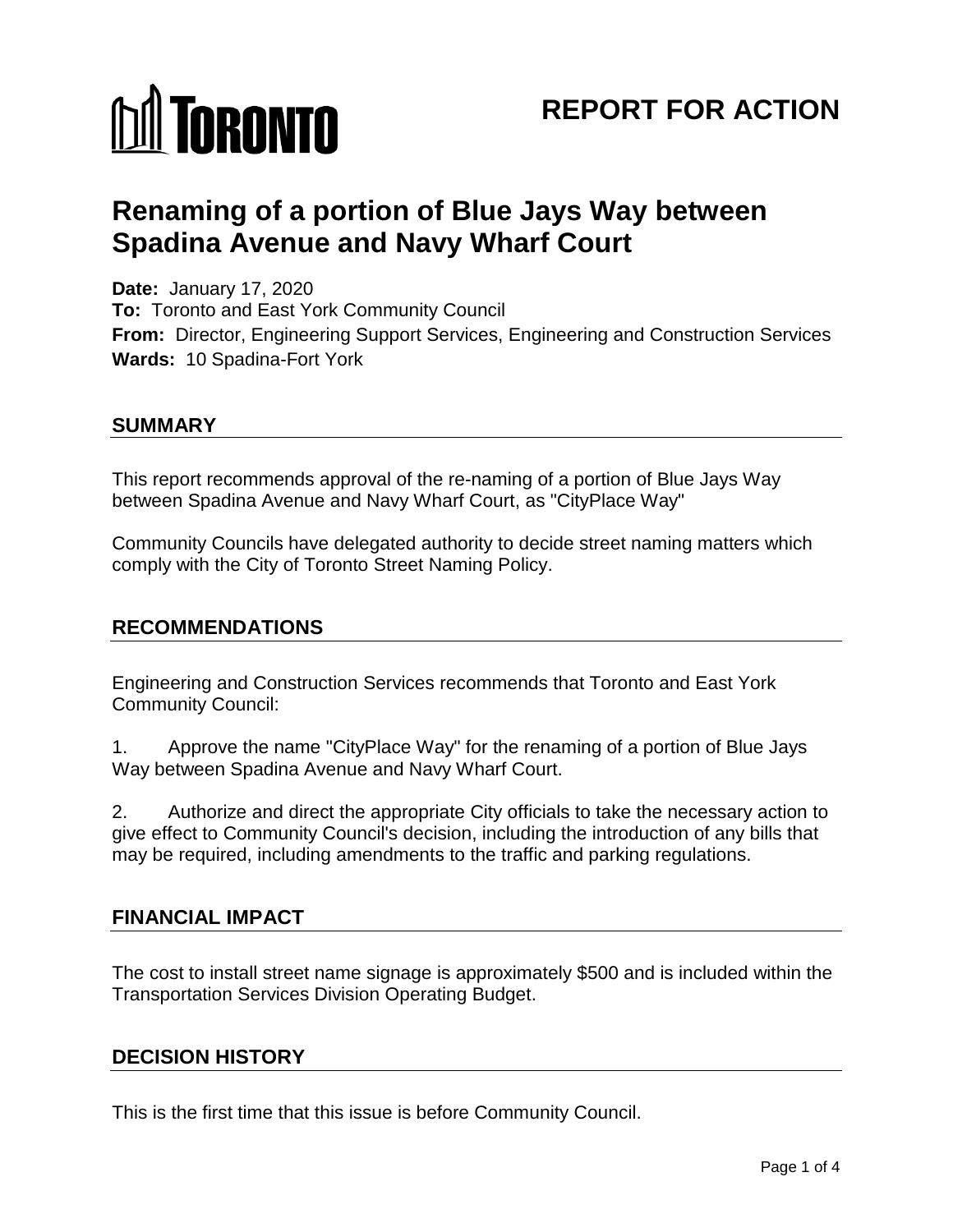## **COMMENTS**

A request was received from a developer to rename a portion of Blue Jays Way between Spadina Avenue and Navy Wharf Court, in connection with their development at 23 Spadina Avenue and to facilitate addressing of the new residential towers. Primary access to these towers is from Blue Jays Way, however there are no available addresses on Blue Jays Way west of Navy Wharf Court. Addressing on Blue Jays Way commences east of Navy Wharf Court with the Rogers Centre being addressed as number 1 and flows in a north easterly direction. The solution is to rename this section of Blue Jays Way as "CityPlace Way". The proposal complements its existing high profile neighbours and national tourist attractions such as the Rogers Centre, the Scotia Bank Arena, and the CN Tower.

The applicant has provided the following rationale and background:

#### **"CityPlace Way"**

*"This development block was envisioned to house the "signature" development for the CityPlace master planned community… This renaming would to allow for a distinct and plausible address for this landmark project. Since construction in 2000, CityPlace has now been built into an all-encompassing community. It is a very urban downtown lifestyle and everything is accessible from here, thus the name CityPlace.*

*"We believe the name CityPlace Way complements the historical nature of the neighborhood, the proposed residential development and its existing high profile neighbours and national tourist attractions such as the Rogers Centre, the Scotia Bank Arena, and the CN Tower…. We believe the proposed street name CityPlace Way meets the City's Street Naming Policy including the street naming/renaming criteria as per Section 3.2 as it portrays a strong positive images and have a historical and community significance."*

The proposed name has been circulated for comment and is acceptable to Toronto Police Service, Toronto Fire Services, and Toronto Paramedic Services.

Councillor Cressy supports this renaming proposal as the supporting authority for the City of Toronto

Renaming of this section of Blue Jays Way will not impact the addressing of any abutting land owners other than the applicant's land and the City of Toronto (Linear Park on the north side of Blue Jays Way).

The street is shown as PART 1 on Attachment No.1 Sketch No. PS-2020-001.

These naming proposals comply with the City of Toronto Street Naming Policy which can be found at [https://www.toronto.ca/city-government/planning-development/street](https://www.toronto.ca/city-government/planning-development/street-naming/)[naming/](https://www.toronto.ca/city-government/planning-development/street-naming/)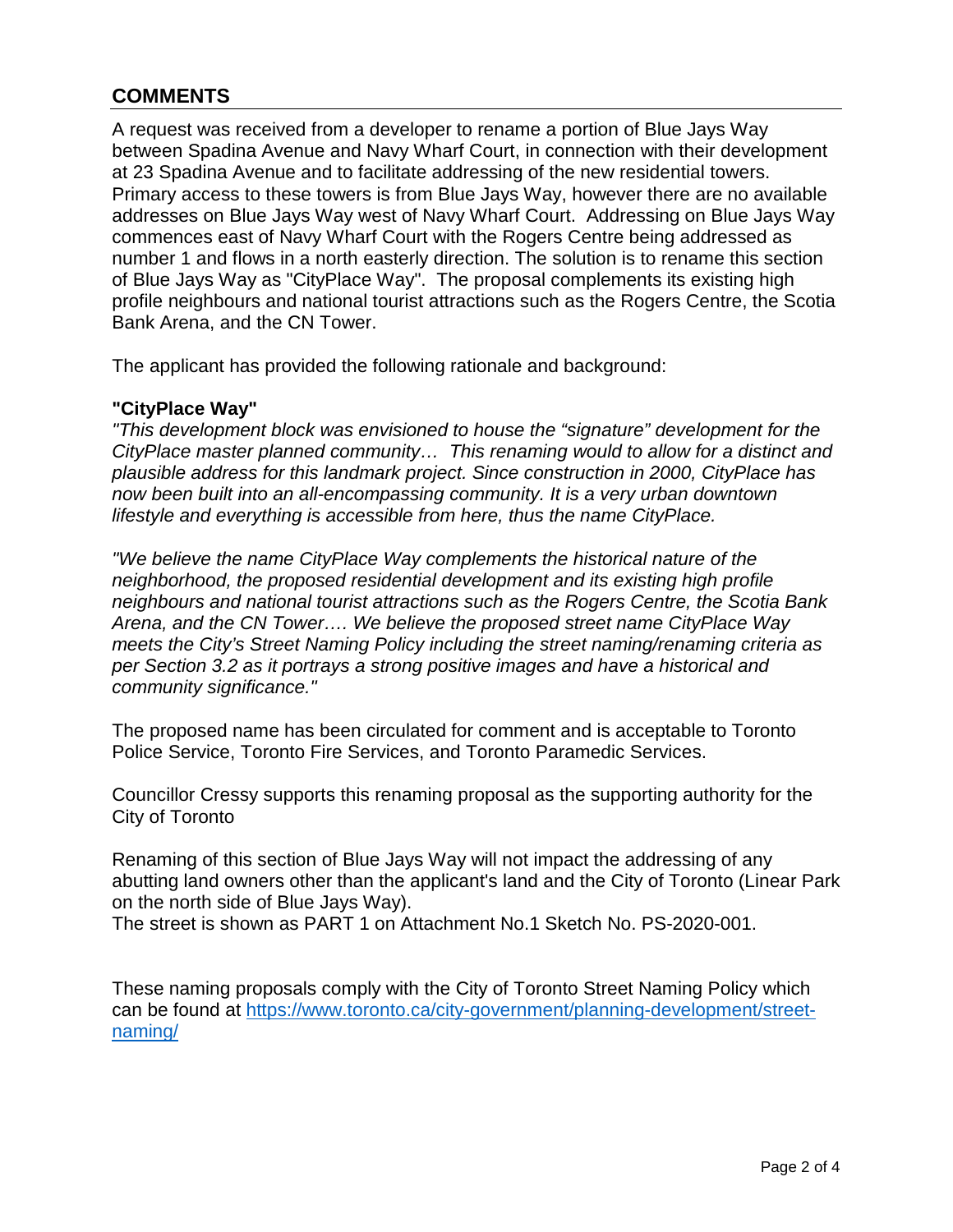Tony Rodrigues, Manager, Land and Property Surveys, Engineering Support Services, Engineering and Construction Services, Telephone: 416 396-7140, Email: [Tony.F.Rodrigues@toronto.ca](mailto:Tony.F.Rodrigues@toronto.ca)

### **SIGNATURE**

Mika Raisanen, P. Eng., Director, Engineering Support Services, Engineering and Construction Services

## **ATTACHMENT**

Attachment No. 1 Sketch No. PS-2020-001